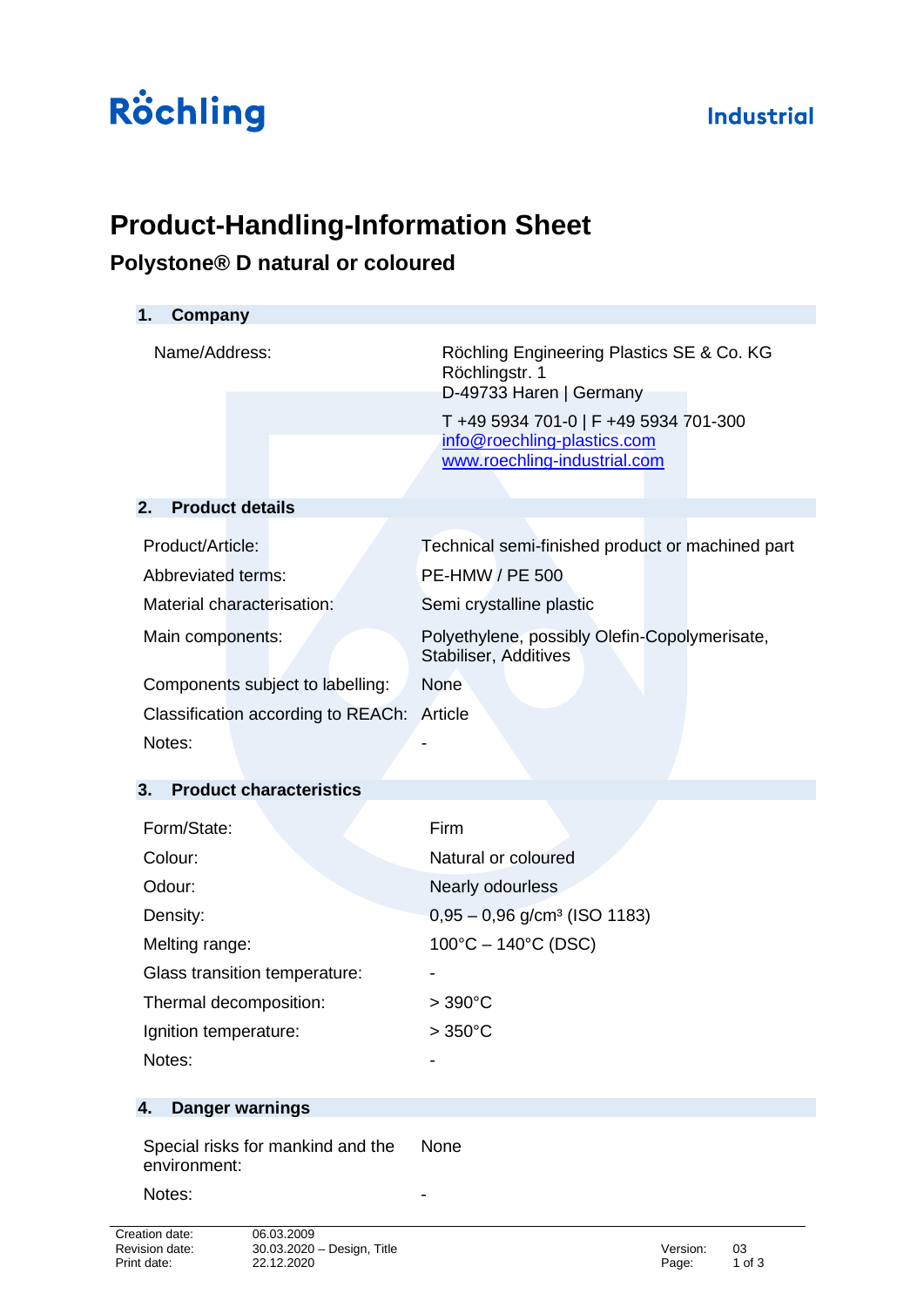## **Industrial**

# Röchling

## **Product-Handling-Information Sheet**

### **Polystone® D natural or coloured**

| 5.                              | <b>Handling and Storage</b> |                                                                                                                                       |  |  |
|---------------------------------|-----------------------------|---------------------------------------------------------------------------------------------------------------------------------------|--|--|
| Handling:                       |                             | Product can be worked with conventional machines<br>and tools.                                                                        |  |  |
|                                 |                             | Before machining the product should have room<br>temperature and/or to be stored for min. 24h under<br>normal climatic conditions     |  |  |
| Storage:                        |                             | Horizontally, dry, protected against frost and<br>climatic influences                                                                 |  |  |
| Safety measures:                |                             |                                                                                                                                       |  |  |
| Notes:                          |                             |                                                                                                                                       |  |  |
| 6.<br><b>Transport</b>          |                             |                                                                                                                                       |  |  |
| Transport:                      |                             | Non dangerous goods according to the transport<br>regulations                                                                         |  |  |
|                                 |                             | Secure against slipping                                                                                                               |  |  |
| Notes:                          |                             |                                                                                                                                       |  |  |
| 7.                              | Fire – fighting measures    |                                                                                                                                       |  |  |
| Suitable extinguishing agents:  |                             | Water, foam, carbon dioxide (CO <sub>2</sub> ), dry powder<br>extinguishing agents                                                    |  |  |
| Potential combustion products:  |                             | CO, CO <sub>2</sub>                                                                                                                   |  |  |
| Necessary protection equipment: |                             | Complete protection equipment for fire-brigade                                                                                        |  |  |
|                                 |                             | Use self-contained air respirators during strong smoke<br>and steam development                                                       |  |  |
| Dust Fires and Dust Explosions: |                             | Chips produced during the normal production process<br>(machining, planning) do not cause fires or<br>explosions.                     |  |  |
|                                 |                             | At occurrence of very fine dust material, please work in<br>accordance to the guideline VDI 2263.                                     |  |  |
| Notes:                          |                             | Molten product has to be cooled with water. Fire<br>residues must be collected and disposed of according<br>to the local instructions |  |  |